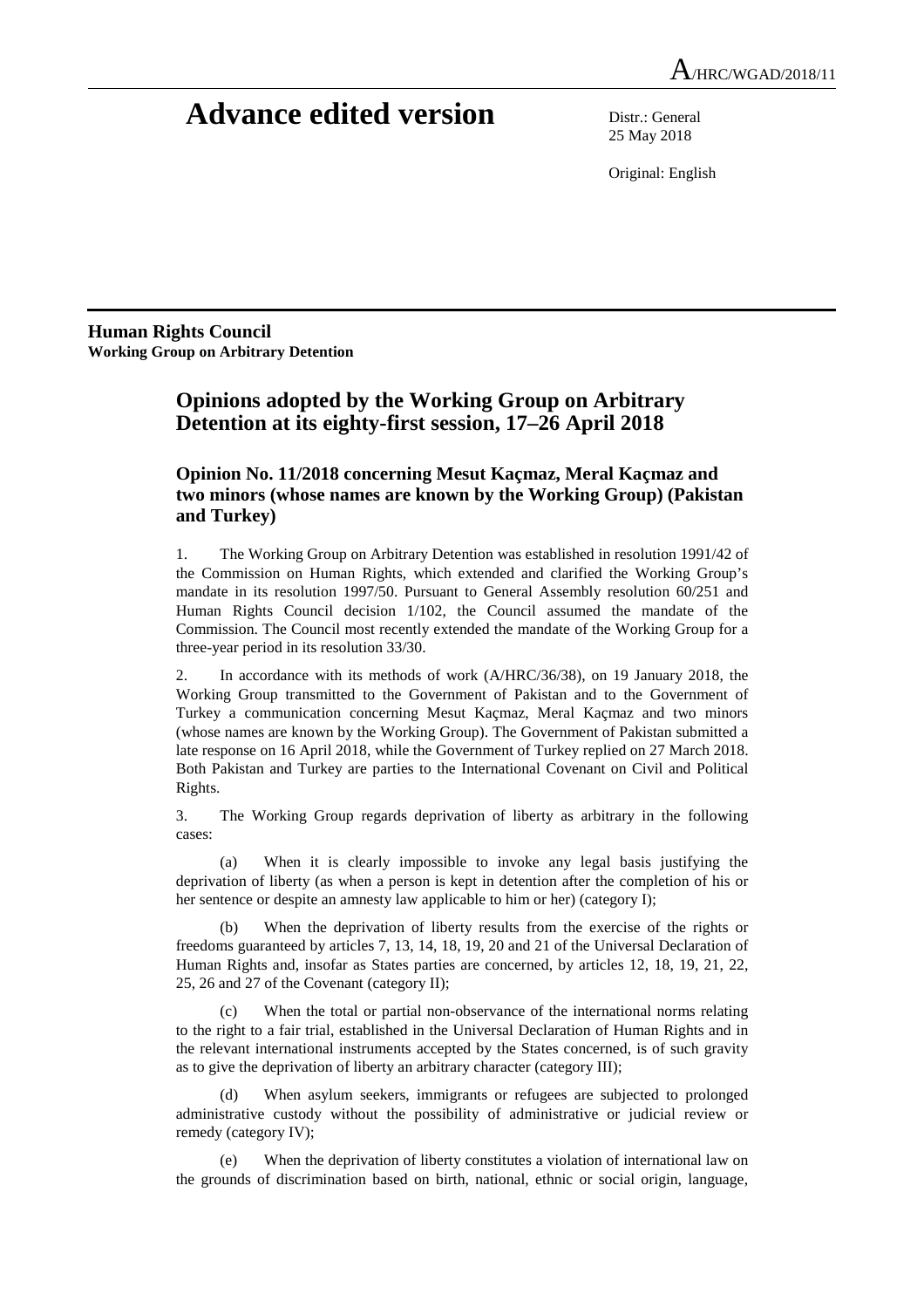religion, economic condition, political or other opinion, gender, sexual orientation, disability, or any other status, that aims towards or can result in ignoring the equality of human beings (category V).

# **Submissions**

## *Communication from the source*

4. Mr. Kaçmaz, born in 1974, and Mrs. Kaçmaz, born in 1978, are Turkish citizens and a married couple. They have two daughters who are both currently minors, aged 17 and 16 years respectively, whose names are known by the Working Group (referred to below as the "two minors"). The two minors are also Turkish citizens. Prior to their arrest, the Kaçmaz family resided in Wapda Town, Lahore, Pakistan.

5. According to the source, Mr. and Mrs. Kaçmaz are both teachers. Mr. Kaçmaz is a former teacher at the Pak-Turk School, one of the educational institutions linked to the Hizmet movement of Pakistan. The Kaçmaz family hold asylum seeker certificates from the Office of the United Nations High Commissioner for Refugees (UNHCR), valid until 24 November 2017, indicating that they should be protected from forcible return to a country where they claim they face threats to their lives or freedom, pending a final decision on their refugee status.

6. The source alleges that, in 2016, the Government of Turkey pressured almost all countries in the world to take legal action against suspected supporters of Fethullah Gülen, whom the Turkish authorities accused of masterminding the attempted coup of 15 July 2016. Fethullah Gülen and the Hizmet movement reportedly denied the accusations. According to the source, there was abundant evidence of arbitrary detention and torture of detainees who had been suspected of belonging to or expressing sympathy for the Hizmet/Gülen movement, which international and national human rights organizations have also documented.

# *Arrest and detention in Pakistan*

7. The source reports that, on 27 September 2017, at around 2.10 a.m., the Kaçmaz family home in Lahore was raided by about 15 "officers" in plain clothes, including several female officers, who provided no identification. According to the source, the officers arrested the family using pushing and shoving, including Mr. Kaçmaz, who expressed his protest against the raid. Mrs. Kaçmaz, who had been lying on the floor, was pulled to her feet by two female officers. The two minors cried loudly and were carried out by their arms and legs and later slapped. The source alleges that, when a neighbour saw the disproportionate force used on Mrs. Kaçmaz, he protested and was arrested. The officers provided no reasons for the arrest. They did not search the house.

8. According to the source, the Kaçmaz family and the neighbour were forced into pickup trucks. They were dressed only in their pyjamas and not allowed to wear shoes. The officers blindfolded them and later slipped hoods over their heads, including on Mrs. Kaçmaz and the two minors. They handcuffed the neighbour and tightened a cloth strip around the wrists of Mr. Kaçmaz, who continued to protest and received blows to his face. They travelled for about 30 minutes to what is believed to be a military cantonment. The officers informed the neighbour that his name was not on their list and that they would set him free. He was blindfolded and driven back to his housing complex.

9. The source alleges that the Kaçmaz family was kept at an unknown location with opaque windows. They were prevented from going outside and did not see daylight for 17 days. Two officers, who indicated that they were from the Pakistani Counter-Terrorism Department, were placed in charge of them. During the last night, the officers told the family that they would be taken to Islamabad for a meeting at the Turkish Embassy and at the Ministry of Foreign Affairs in order to solve the situation, and that they would then return to their home in Lahore and continue their lives as normal. The officers reassured them that they would not be turned over to the Turkish authorities.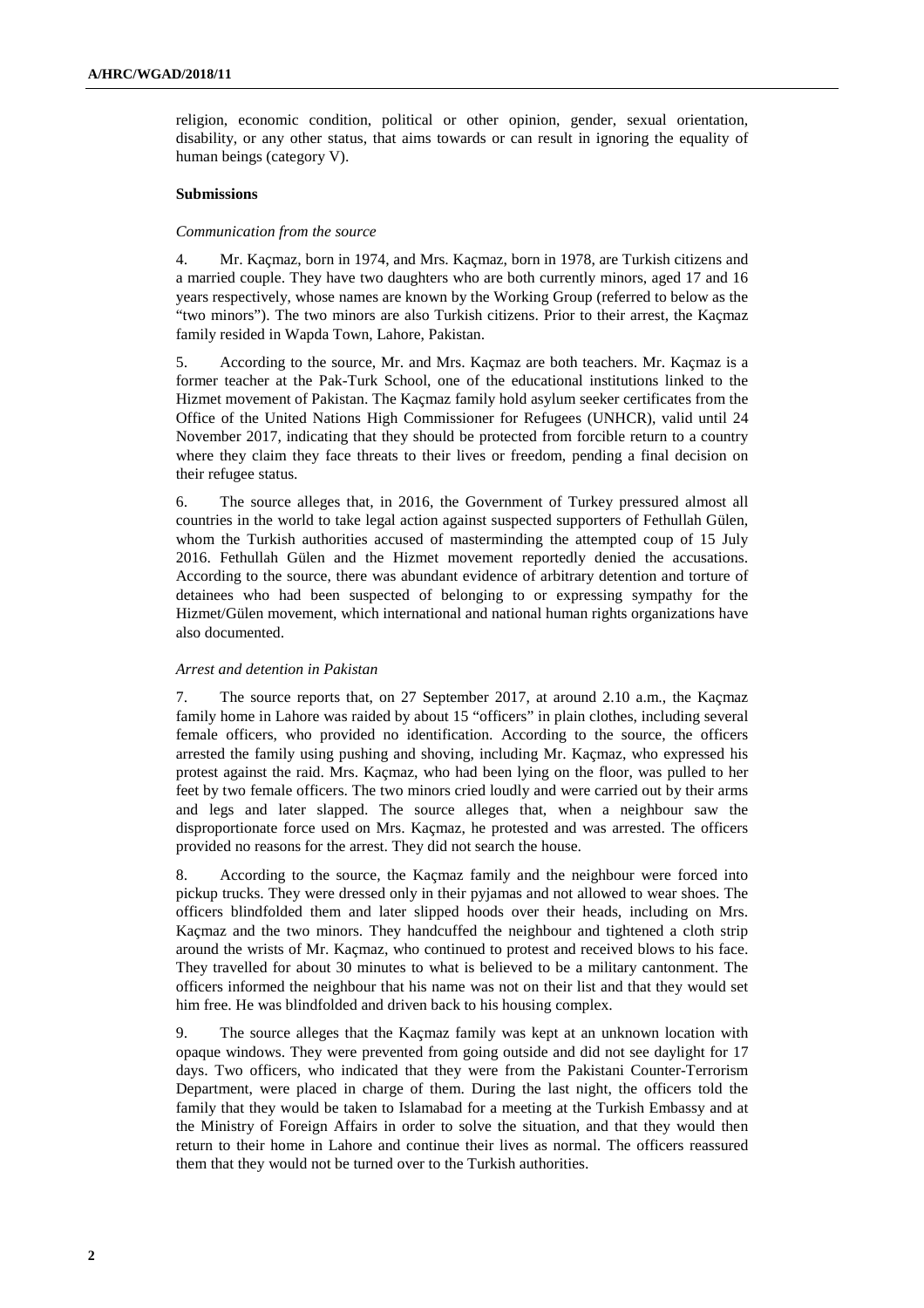#### *Petition before the Lahore High Court*

10. On 28 September 2017, associates of the Kaçmaz family filed a writ petition with the Lahore High Court, requesting that Mr. Kaçmaz and his family members be released and not deported to Turkey. In an order of 28 September 2017, the judge directed the Deputy Attorney-General to provide information on the case and ensure that Mr. Kaçmaz and his family would not be deported before the next hearing.

11. During the hearing of 16 October 2017, the Lahore High Court was informed by the Deputy Attorney-General that the Kaçmaz family had not been deported from Pakistan by any agency or department under the control of the Ministry of the Interior, including the Federal Investigation Agency. The Ministry of the Interior also stated in its report to the Court that the names of the members of the Kaçmaz family, as per the order of the Lahore High Court, had been included in the Exit Control Lists since 12 October 2017.

12. According to the source, the petitioners' counsel informed the Lahore High Court that Mr. Kaçmaz, along with his three family members, had been forcibly deported on 14 October 2017, despite the court order staying their deportation. The counsel submitted a contempt petition against the Government of Pakistan. The Court was also requested to stay the deportation of additional Turkish citizens teaching at Pak-Turk schools and colleges, and to restrain authorities from harassing them.

## *Forcible deportation*

13. The source reports that the Kaçmaz family was forcibly deported on 14 October 2017 and flown on a special, unmarked aircraft from Islamabad to Istanbul, Turkey. While Pakistani staff transported the family to the flight, there were only Turkish agents on board the aircraft. The family was removed from Pakistan without their passports or identification documents. The source alleges that, during the flight, Mr. Kaçmaz was verbally abused and ill-treated by the Turkish agents.

#### *Ongoing incommunicado detention in Turkey*

14. The source alleges that, following their arrival in Istanbul, the family members were put into separate vehicles and taken to a police bureau at the terminal, where they waited for several hours, blindfolded and not allowed to speak. Mr. Kaçmaz was subsequently taken away. Mrs. Kaçmaz and the two minors were driven to a police station in Bakirkoy, and later to a hospital, where Mrs. Kaçmaz was given a health report. They spent the night in a detention room. A family friend came to the police station the next day and picked up the two minors, who are not currently deprived of their liberty. Mrs. Kaçmaz stayed at the police station and was taken to Ankara on a flight at 8.00 p.m.

15. The source reports that, at the time of its communication to the Working Group, no further information was available about the situation of Mr. and Mrs. Kaçmaz, including as to whether any charges had been brought against them, or whether Mr. and Mrs. Kaçmaz had been brought before a judicial authority or granted access to legal counsel.

16. The source is concerned that Mr. and Mrs. Kaçmaz have been placed beyond the protection of the law in Turkey and are at high risk of torture or other ill-treatment, unfair trial or other serious human rights violations, following their apprehension and expulsion to Turkey. According to the source, the couple is being held incommunicado and there is no news of their condition. The source submits that their deprivation of liberty is arbitrary.

#### *Responses from the Governments to the regular communication*

17. On 19 January 2018, the Working Group transmitted the allegations from the source to the Government of Pakistan and to the Government of Turkey under its regular communication procedure. The Working Group requested both Governments to provide detailed information by 20 March 2018 about the situation of Mr. and Mrs. Kaçmaz and the two minors. The Working Group also requested both Governments to clarify the legal provisions justifying their detention, as well as its compatibility with the obligations of Pakistan and Turkey under international human rights law. The Working Group called upon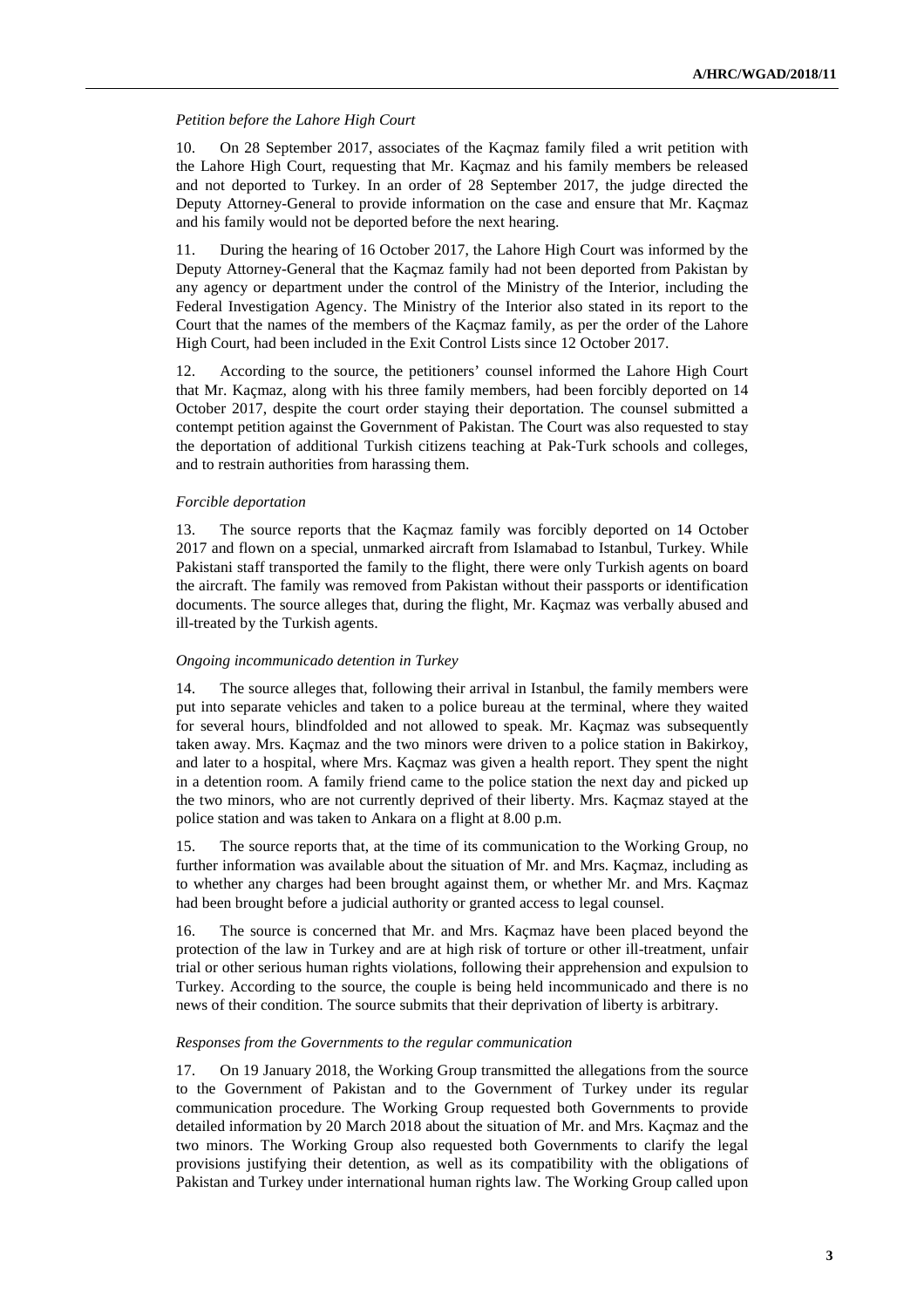the Government of Turkey to ensure the physical and mental integrity of the Kaçmaz family.

18. The Government of Pakistan responded on 16 April 2018. The Government of Pakistan had not requested an extension of the time limit for its reply, as provided for in the Working Group's methods of work. The response in the present case is therefore late, and the Working Group cannot accept the response as if it was presented within the time limit.

19. On 14 March 2018, the Government of Turkey requested that the deadline be extended. The extension was granted, and a new deadline set for 27 March 2018. The Government of Turkey submitted its response on 27 March 2018.

#### *Background information*

20. In its response, the Government of Turkey provides an overview of the terrorism threats faced by Turkey and the measures taken in response to the security challenges posed by terrorist organizations. The Government of Turkey submits background information, especially with regard to the alleged armed terrorist organization, Fetullahist Terrorist Organization/Parallel State Structure. The Government of Turkey also refers to the attempted coup of 15 July 2016, noting that there are ongoing investigations into and trials pending against the organization's members in relation to the alleged attempt to overthrow the Government.

21. According to the Government of Turkey, in order to combat the Fetullahist Terrorist Organization/Parallel State Structure, and in line with the recommendation of the National Security Council, a nationwide state of emergency was declared by the Council of Ministers from 21 July 2016 for three months, pursuant to article 120 of the Constitution and article 3 (1) (b) of Law No. 2935. The Council of Ministers extended the state of emergency for another three months from 19 January 2018.

22. Following the declaration of the state of emergency, the Government of Turkey derogated from its obligations under the Convention for the Protection of Human Rights and Fundamental Freedoms (the European Convention on Human Rights) and the Covenant. Notification of that derogation, and the extensions of the state of emergency, were submitted to the Council of Europe under article 15 of the Convention and to the Secretariat of the United Nations under article 4 of the Covenant. The measures taken are strictly required by the exigencies of the situation, proportionate to the current crisis and necessary to eliminate the influence of terrorist organizations. The scope of the decree laws issued in relation to the state of emergency is limited to terrorist organizations, in order not to interfere with the rights and freedoms of others.

23. The state-of-emergency procedures are set out in articles 119 to 122 of the Turkish Constitution. According to article 15 of the Constitution, "the exercise of fundamental rights and freedoms may be partially or entirely derogated … to the extent required by the exigencies of the situation, as long as obligations under international law are not violated." The Government of Turkey points out that those provisions use similar wording to article 15 of the European Convention on Human Rights and article 4 of the Covenant.

24. In addition, the Government of Turkey states that it is aware of its obligations under international law and is acting with respect for democracy and human rights; that due respect is shown for fundamental rights and freedoms; and that the rule of law is strictly observed. The principles of necessity, proportionality and legality have been complied with in the measures taken under the state of emergency. Since the measures are based on decrees that have the force of law, the principle of legality is satisfied. While taking measures under article 15 of the European Convention on Human Rights, Turkey continues to be subject to the supervision of the European Court of Human Rights.

25. Furthermore, the state-of-emergency measures are monitored in line with changing conditions. The maximum duration of police custody in cases of terrorism has been reduced to seven days in conformity with the jurisprudence of the European Court of Human Rights and can only be extended once, for a maximum of seven days. Persons in custody, their lawyers, spouses or relatives may appeal against the order of the Public Prosecutor in accordance with article 91 (5) of the Code of Criminal Procedure. Detention can be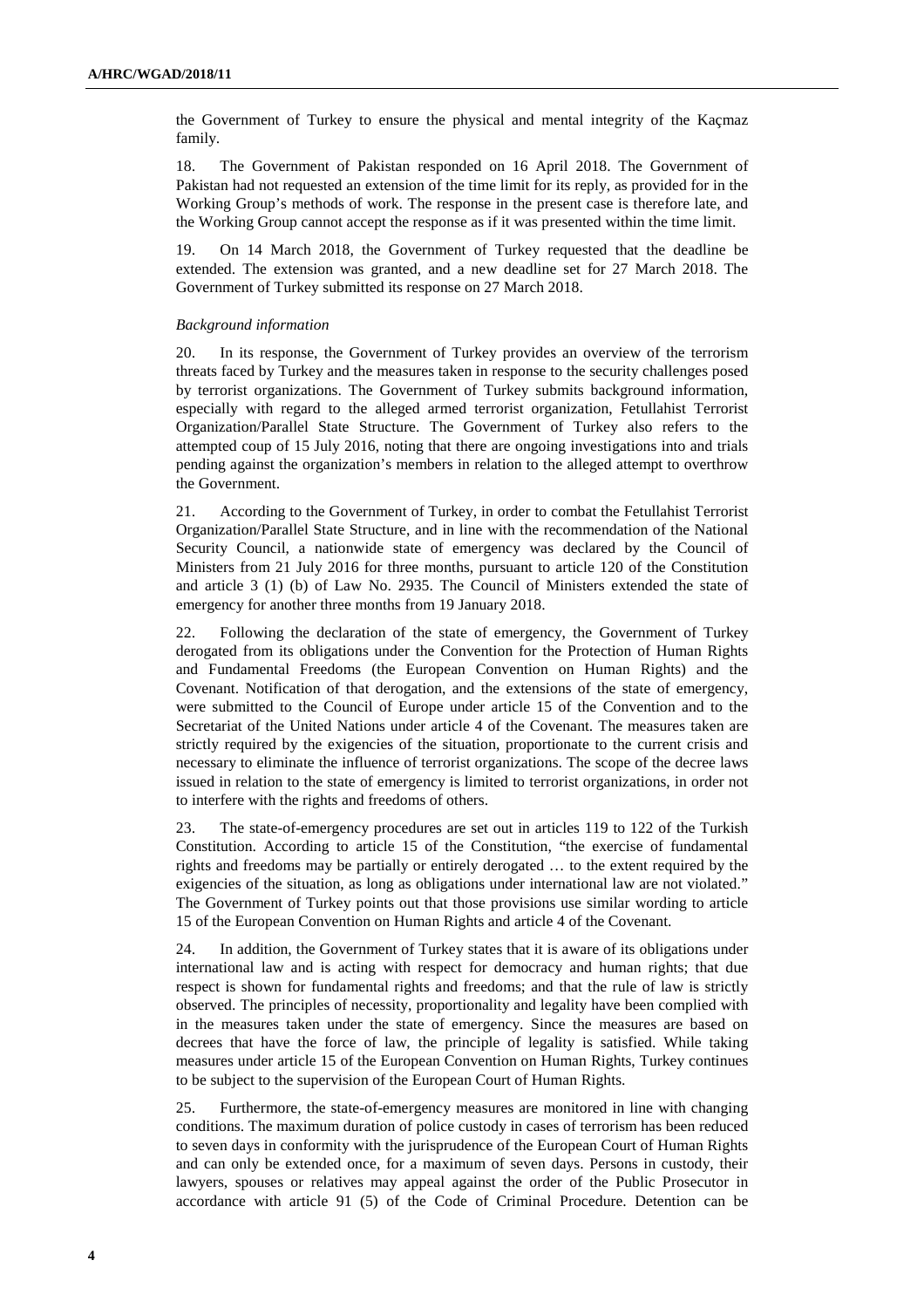challenged and release can be requested at all stages. Legal assistance is available to those in custody and medical reports are obtained upon entry into and release from custody. Legal remedies are available, including compensation for the violation of rights pursuant to article 141 of the Code of Criminal Procedure and by individual application to the Constitutional Court, and fair trial rights are respected.

26. The Government of Turkey submits that the allegations in the case of Mr. and Mrs Kaçmaz were not raised at the national level and were brought directly before the Working Group. No action has been brought in Turkey for compensation under article 141 of the Code of Criminal Procedure or by an individual application to the Constitutional Court. International human rights mechanisms are subsidiary remedies, and the examination of a human rights violation by an international body should not be undertaken when it can be redressed within domestic proceedings. The purpose of the Working Group is not to replace domestic judicial authorities. As a result, the allegations should be rejected under article 41 (1) (c) of the Covenant owing to the non-exhaustion of domestic remedies.

#### *Circumstances of the present case*

 $\overline{a}$ 

27. The Government of Turkey confirms that Mr. and Mrs. Kaçmaz and the two minors arrived in Turkey from Pakistan on 14 October 2017. Upon their arrival, Mr. and Mrs. Kaçmaz were arrested on suspicion of "being a member of an armed terrorist organization", namely the Fetullahist Terrorist Organization/Parallel State Structure, in connection with the attempted coup on 15 July 2016. The two minors were handed over to a relative, with the consent of their mother. Currently, Mr. Kaçmaz is detained pending trial before the 37th Assize Court of Istanbul (case No. 2017/118) and Mrs. Kaçmaz is detained pending trial before the 33rd Assize Court of Istanbul (case No. 2017/251).

28. According to the Government of Turkey, Mr. Kaçmaz made a request to benefit from the provisions for those who show remorse. Mr. Kaçmaz made a statement explaining that: (a) he had used the encrypted communication programme downloaded by members of the Fetullahist Terrorist Organization/Parallel State Structure; (b) instructive notes for the hierarchical structure had been shared by the organization through that programme; and (c) orders had been given to organization's members via this programme. As a result of the investigation, the Chief Public Prosecutor's Office of Istanbul filed an indictment against Mr. Kaçmaz alleging that he was a member of an armed terrorist organization.

29. The 3rd Criminal Magistrates' Office of Istanbul detained Mr. Kaçmaz on 16 October 2017, having considered the charge against him, that there were reasonable grounds to suspect that he might attempt to escape or interfere with evidence, and that judicial control measures would be insufficient. The 37th Assize Court of Istanbul extended Mr. Kaçmaz's detention. An appeal against that decision was rejected by the 1st Criminal Magistrate's Office of Istanbul on the grounds that the charge was included in article 100 of the Code of Criminal Procedure, there was evidence such as Bank Asya<sup>1</sup> records that had led to a strong suspicion that Mr. Kaçmaz had committed the alleged crime, detention was proportional to the amount of the likely penalty, and judicial control measures would be insufficient.

30. On 13 February 2018, Mr. Kaçmaz's detention was extended by the 37th Assize Court of Istanbul. The Court took into account the statement of the defendant, the date of detention, the existence of a strong suspicion of guilt and that the defendant might attempt to escape, the likely penalty, the fact that the crime was included in article 100 of the Code of Criminal Procedure, and that judicial control measures would be insufficient. The next hearing was scheduled for 26 April 2018. A defence lawyer was appointed to represent Mr. Kaçmaz.

31. In addition, the Chief Public Prosecutor's Office of Istanbul launched an investigation against Mrs. Kaçmaz based on the suspicion that she was a member of a terrorist organization. The 2nd Criminal Magistrate's Office of Istanbul ordered Mrs.

<sup>&</sup>lt;sup>1</sup> According to the Government of Turkey, Bank Asya was established by the Fetullahist Terrorist Organization/Parallel State Structure in order to finance its activities.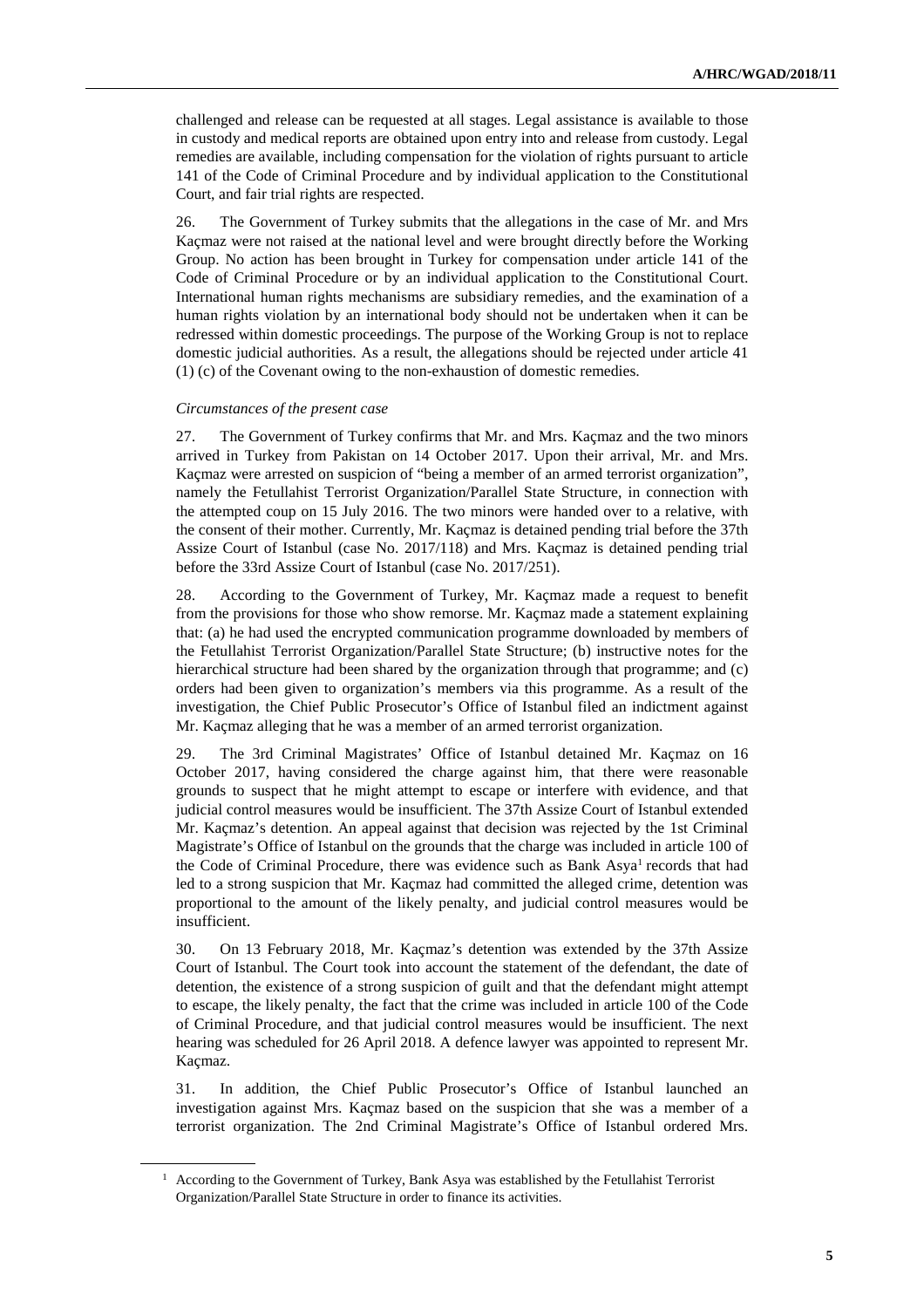Kaçmaz's detention. The Chief Public Prosecutor's Office filed an indictment against Mrs. Kaçmaz on 8 December 2017 with the 33rd Assize Court of Istanbul on the charge of "being a member of an armed terrorist organization" under articles 3 and 5 of the Anti-Terror Law No. 3713 and under articles 314 (2), 53 (1), 58 (9) and 63 of the Turkish Criminal Code.

32. The 33rd Assize Court of İstanbul extended Mrs. Kaçmaz's detention. The Court took into account the nature and seriousness of the crime, the search and seizure minutes, the statements of the defendants, the existence of a strong suspicion of guilt, the fact that the evidence had not yet been fully collected, the duration of detention, the likely penalty, the fact that the crime was included in article 100 of the Code of Criminal Procedure, the principle of proportionality, and that judicial control measures would be insufficient. Mrs. Kaçmaz was provided legal assistance during the investigation and prosecution.

#### *Submissions on arbitrary detention*

33. The Government of Turkey submits that the prosecution of only those who carried out the attempted coup would not be sufficient in the fight against the Fetullahist Terrorist Organization/Parallel State Structure, and that it is also necessary that the masterminds of the attempted coup be identified and held accountable. Given the charges against Mr. and Mrs. Kaçmaz, the confessions made and the existing evidence, any allegation that they have been detained arbitrarily is baseless.

34. In its jurisprudence, the European Court of Human Rights requires the existence of a reasonable suspicion that the person(s) concerned committed the offence in question as a condition for the lawfulness of detention. The suspect must be released if a reasonable suspicion no longer exists. The Government of Turkey argues that there is a reasonable suspicion that Mr. and Mrs. Kaçmaz committed the alleged offence. Mr. Kaçmaz confessed that he was a member of the terrorist organization, showed remorse, disclosed information regarding the structure and functioning of the Fetullahist Terrorist Organization/Parallel State Structure, and partially admitted the charges.

35. According to the Government of Turkey, Mr. and Mrs. Kaçmaz were notified of the charges against them. When Mr. and Mrs. Kaçmaz were placed in custody, forensic reports were taken and they were notified of their rights. There was no finding of assault or illtreatment in the forensic reports, and no allegation of ill-treatment in their statements given during the investigation period and before the judge. Mr. and Mrs. Kaçmaz gave their statements in the presence of defence lawyers and they were granted the right of defence and legal assistance.

36. Furthermore, the decisions to arrest, detain and extend the detention of Mr. and Mrs. Kaçmaz were made by independent judges. The existence of a strong suspicion of guilt was sufficiently reasoned in the decisions given for the detention of both individuals. They exercised the right to challenge these decisions, and their objections were reviewed by the judicial authorities and reasoned decisions provided. Accordingly, the Government of Turkey submits that there has been no violation of the Covenant and the case should be dismissed on procedural and substantive grounds. Finally, the complaints regarding Mr. and Mrs. Kaçmaz fall within the scope of the notification of derogation.

#### *Further information from the source*

37. On 27 March 2018, the response from the Government of Turkey was sent to the source for further comment. The source responded on 9 April 2018.

38. The source provides an extensive background on the Hizmet movement and alleges that it has been unfairly blamed for numerous serious events in Turkey, including being referred to by the Government of Turkey as a terrorist organization. The source notes that a critical component of terrorism is the readiness of any armed group to use violence, whereas the Hizmet movement emphasizes peace and does not support political violence or overthrow of the State. According to the source, the Hizmet movement has not been recognized as a terrorist organization in any final judgment of the Turkish Court of Cassation, which must take place under Turkish law in designating a group as a terrorist organization.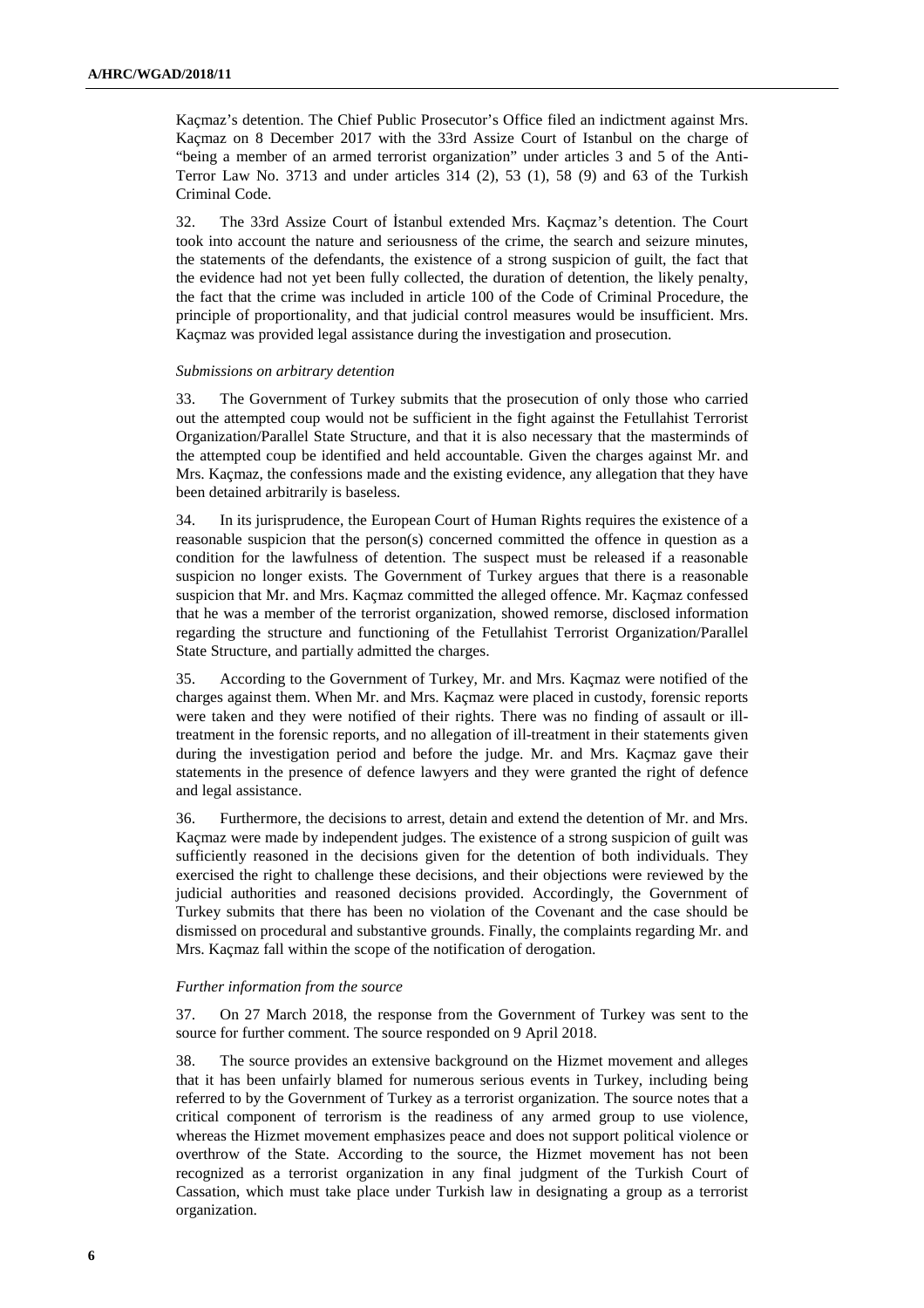39. The source refers to the alleged use of an encrypted communication programme in the present case, points to its wide availability and disputes the Government's claim that it was primarily used by members of the Gülen movement. The source also notes that the antiterrorism laws, including articles 312 and 314 of the Turkish Criminal Code, are overly broad and easily manipulated for political purposes, particularly during a state of emergency. In addition, while the Government's derogation from the Covenant referred to articles affected by the emergency measures, it did not include a description of those measures and their anticipated effect, as suggested by the Siracusa Principles on the Limitation and Derogation of Provisions in the International Covenant on Civil and Political Rights. The derogation does not meet the requirements of necessity, proportionality and legality.

40. The source further argues that the victims need not exhaust domestic remedies, particularly in the present case, as the independence of the judiciary in Turkey has been compromised. Remedies are not readily available for the victims, and even if they were available, their exhaustion would have only unduly prolonged the detention of Mr. and Mrs. Kaçmaz.

#### **Discussion**

 $\overline{a}$ 

41. The present case involves two States and the Working Group will discuss the issues related to each State separately. In determining whether the deprivation of liberty of Mr. and Mrs. Kaçmaz and the two minors is arbitrary, the Working Group has regard to the principles established in its jurisprudence to deal with evidentiary issues. If the source has presented a prima facie case for breach of international requirements constituting arbitrary detention, the burden of proof should be understood to rest upon the Governments to refute the allegations. The Governments can meet this burden of proof by producing documentary evidence in support of their claims.<sup>2</sup> Mere assertions by the Governments that lawful procedures have been followed are not sufficient to rebut the source's allegations (see A/HRC/19/57, para. 68).

#### *Allegations against Pakistan*

42. In the absence of a timely response from the Government of Pakistan, the Working Group has decided to render the present opinion, in conformity with paragraph 15 of its methods of work. The Working Group will base its opinion on the case made out by the source.

43. The source alleges that the Government of Pakistan detained Mr. and Mrs. Kaçmaz and the two minors on 27 September 2017, when they were abducted in the middle of the night from their home in Wapda Town, Lahore. According to the source, the Kaçmaz family was held for 17 days at an unknown location believed to be a military cantonment until 14 October 2017, when they were handed over to the Turkish authorities for transportation from Islamabad to Istanbul.

44. As a preliminary issue, the Working Group will consider whether the arrest, detention and deportation of the Kaçmaz family was carried out by agents acting on behalf of the Government of Pakistan. <sup>3</sup> In its initial communication, the source provided

<sup>&</sup>lt;sup>2</sup> See opinion No. 41/2013, in which the Working Group notes that the source of a communication and the Government do not always have equal access to the evidence, and frequently the Government alone has the relevant information. In that case, the Working Group recalled that where it is alleged that a person has not been afforded, by a public authority, certain procedural guarantees to which he or she was entitled, the burden to prove the negative fact asserted by the applicant is on the public authority, because the latter is "generally able to demonstrate that it has followed the appropriate procedures and applied the guarantees required by law ... by producing documentary evidence of the actions that were carried out". See also *Ahmadou Sadio Diallo (Republic of Guinea v. Democratic Republic of the Congo)*, ICJ, Judgment, 30 November 2010, para. 55.

<sup>&</sup>lt;sup>3</sup> The Working Group has previously found that detention carried out by groups acting on behalf and with the support of a government to be within its mandate. See, e.g., opinions No. 4/2016 and No. 3/2016.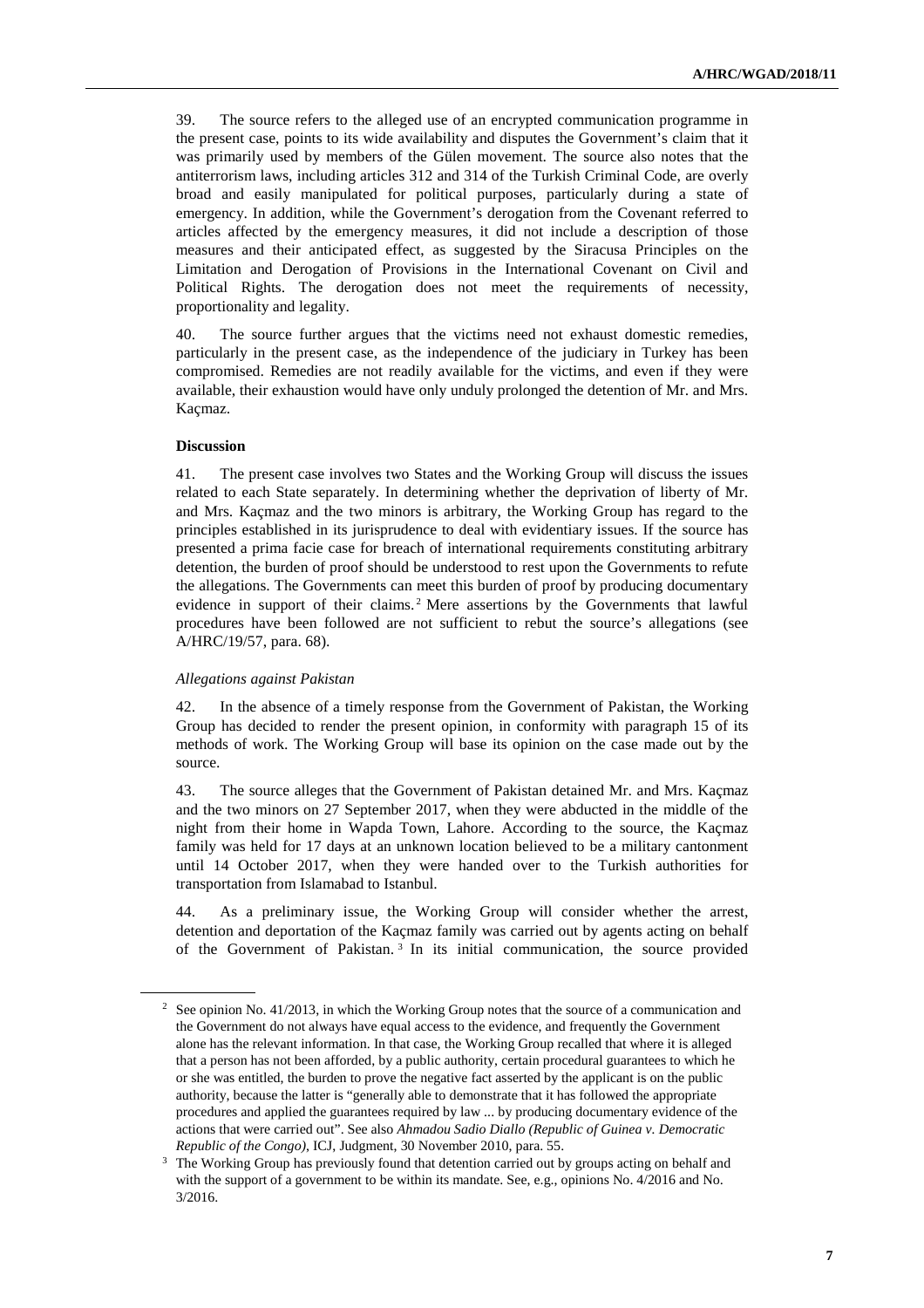information indicating that it was unclear who had arrested the Kaçmaz family or which organization they had represented. The source alleged that the 15 persons who had raided the Kaçmaz home on 27 September 2017 had been wearing plain clothes and had produced no identification, then had taken the Kaçmaz family and their neighbour away in unmarked vehicles. According to the source, the police had denied that the Kaçmaz family had been under police custody. In addition, according to court documents provided by the source, the Deputy Attorney-General had informed the Lahore High Court that no agencies or departments under the control of the Ministry of the Interior had been involved in the deportation.

45. However, subsequent events after the initial arrest strongly suggest that the Government of Pakistan had been involved in all actions taken against the Kaçmaz family. The source alleges that two officers who had stated that they were from the Pakistani Counter-Terrorism Department were placed in charge of the Kaçmaz family while they were detained at the unknown location. The officers reportedly told the family that they would be taken to Islamabad for a meeting at the Turkish Embassy, and appear to have later taken the family to Islamabad for the flight to Istanbul. Moreover, the Working Group considers it highly implausible that an unmarked aircraft could transport four individuals, whose names had reportedly been on an Exit Control List, out of Pakistan without the knowledge and acquiescence of the Government of Pakistan. In the absence of any alternative explanation from the Government of Pakistan, the Working Group considers that the arrest, detention and deportation of the Kaçmaz family was carried out by the Government of Pakistan, through agents (either State agents or otherwise) acting on its behalf and with its support, and at the request of the Turkish authorities.

46. In addition, the Working Group considers that the information submitted by the source indicates that the arrest, detention and deportation of the Kaçmaz family was carried out without any legal basis. The Working Group is convinced that the Kaçmaz family was taken away from their home on 27 September 2017 without any legitimate legal procedure having been followed. That is, the arresting officers did not identify themselves, no arrest warrant was presented, no reasons were given to the Kaçmaz family for their arrests, the family members were taken by force while blindfolded, hooded and handcuffed and detained in a secret location<sup>4</sup> with no outdoor access for 17 days. The Working Group finds that the Government of Pakistan violated the rights of Mr. and Mrs. Kaçmaz and the two minors to protection from arbitrary arrest and detention under article 9 (1) and (2) of the Covenant.<sup>5</sup>

47. Furthermore, the Working Group finds that the Kaçmaz family was held incommunicado at a secret location for 17 days from their arrest on 27 September 2017 until they were deported on 14 October 2017. As the Working Group has consistently held, holding persons incommunicado violates their right to be brought before a court under article 9 (3) of the Covenant and to challenge the lawfulness of their detention before a court under article 9 (4) of the Covenant.<sup>6</sup> Judicial oversight of detention is a fundamental safeguard of personal liberty<sup>7</sup> and is essential in ensuring that detention has a legal basis. While associates of the Kaçmaz family filed a writ petition before the Lahore High Court seeking their release, this does not satisfy articles 9 (3) and (4) of the Covenant. The Government of Pakistan is obliged to ensure that detainees have their detention reviewed before a judicial authority, rather than simply acting as the respondent to legal action initiated by another party. Given that Mr. and Mrs. Kaçmaz and the two minors had been unable to personally challenge their detention, their right to an effective remedy under

<sup>4</sup> See opinion No. 14/2009 and No. 12/2006, in which the Working Group found that detention at a secret location had been per se arbitrary under category I because no legal procedure had been followed.

<sup>&</sup>lt;sup>5</sup> The Working Group has made similar findings in other cases involving the detention of individuals at an undisclosed location prior to their removal to another country to face criminal charges in relation to alleged terrorism offences. See, e.g., opinions No. 2/2015 and No. 57/2013.

<sup>6</sup> See, e.g., opinions No. 79/2017, No. 46/2017 and No. 45/2017.

<sup>7</sup> See United Nations Basic Principles and Guidelines on Remedies and Procedures on the Right of Anyone Deprived of Their Liberty to Bring Proceedings Before a Court, para. 3.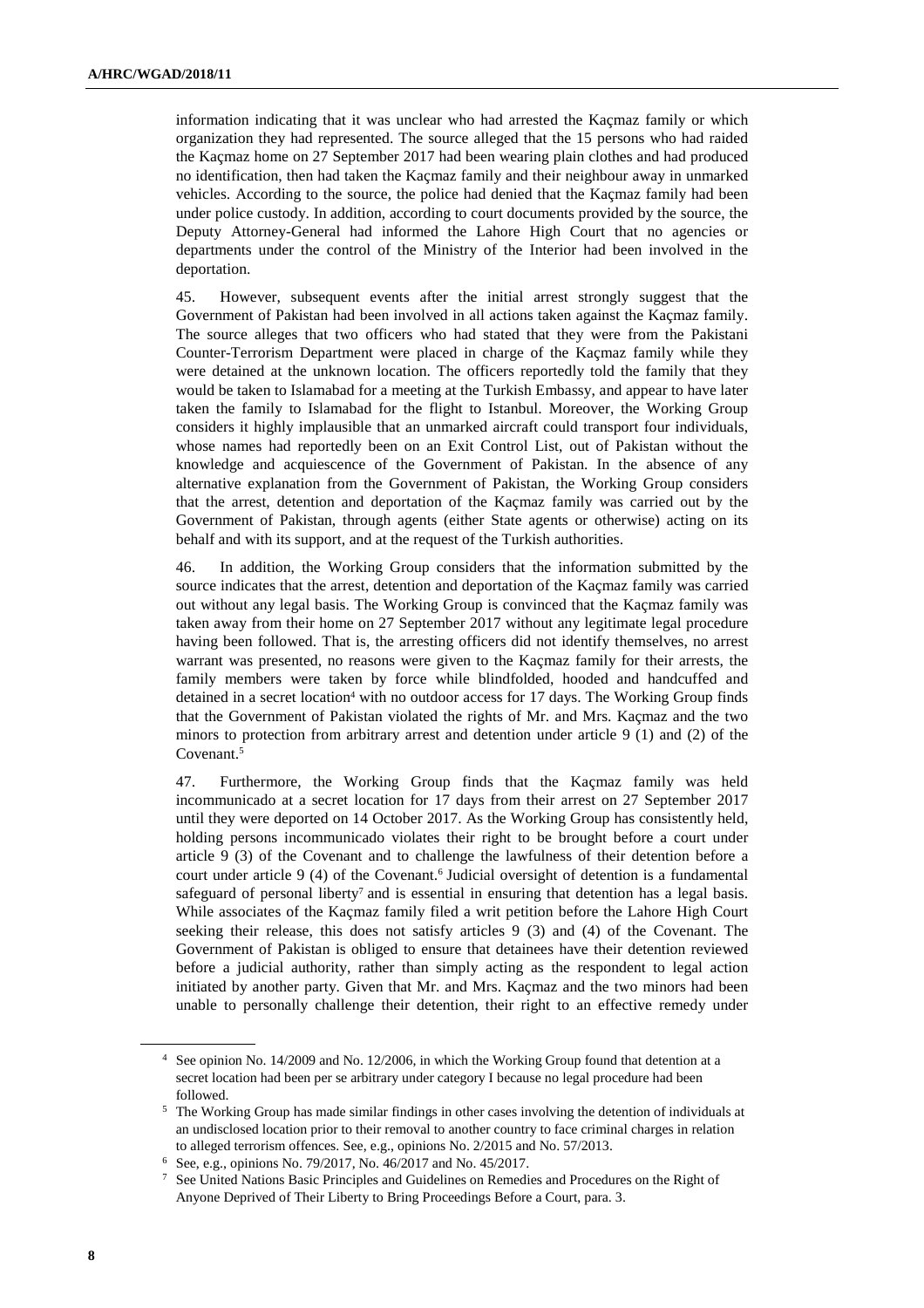article 8 of the Universal Declaration of Human Rights and article 2 (3) of the Covenant was also violated.

48. The Working Group considers that not only was there no legal basis invoked by the authorities for the actions taken against the Kaçmaz family, but the authorities also arrested, detained and deported the family in violation of Pakistani law. The source provided a copy of an order made by the Lahore High Court on 28 September 2017 restraining the Government of Pakistan from deporting the Kaçmaz family before the next hearing on the matter. However, the Kaçmaz family was forcibly deported on 14 October 2017, two days before the next hearing, scheduled for 16 October 2017, in egregious defiance of a judicial order. The source also provided a copy of the contempt petition filed against the Government of Pakistan in relation to the violation of the court order.

49. For those reasons, the Working Group considers that there was no legal basis established for the arrest, detention and deportation of Mr. and Mrs. Kaçmaz and the two minors under article 9 of the Covenant. The Working Group concludes that their deprivation of liberty from 27 September to 14 October 2017 was arbitrary under category I.

50. The Working Group also considers that, in arresting, detaining and deporting Mr. and Mrs. Kaçmaz and the two minors, the Government of Pakistan has committed serious violations of their right to a fair trial.

51. First, the Government of Pakistan placed the Kaçmaz family in secret detention for 17 days without disclosing their whereabouts to the family's friends and colleagues or acknowledging their detention. In 2010, the Working Group and several special procedure mandate holders completed a joint study on global practices in relation to secret detention in the context of counter-terrorism (A/HRC/13/42). The experts reiterated that international law prohibited secret detention, which violates several human rights norms, including the right to fair trial (see paras. 27 and 282). The experts found that certain practices inherent in secret detention, such as the use of secrecy and insecurity caused by the denial of contact with the outside world, placed detainees in a situation of heightened vulnerability to violations of the right to fair trial, including forced confession of guilt, denial of the presumption of innocence, inability to challenge the lawfulness of detention, denial of access to legal representation, as well as torture and ill-treatment. <sup>8</sup> Moreover, in its resolution 37/3, the Human Rights Council stressed that no one should be held in secret detention and urged States to ensure that all persons held in detention under their authority were provided with access to the courts and to investigate all alleged cases of secret detention, including under the pretext of counter-terrorism.<sup>9</sup>

52. In the present case, the Government of Pakistan placed the Kaçmaz family in a vulnerable situation while they were held incommunicado and in secret detention for 17 days. The use of incommunicado and secret detention deprived the Kaçmaz family of their rights to challenge their detention and to legal assistance during their detention.10 In doing so, the Government of Pakistan violated articles 9 and 10 of the Universal Declaration of Human Rights and articles 9 and 14 (3) (b) of the Covenant. The Government of Pakistan also placed Mr. and Mrs. Kaçmaz and the two minors beyond the protection of the law, in violation of their right to recognition as persons before the law under article 6 of the Universal Declaration of Human Rights and article 16 of the Covenant.<sup>11</sup>

53. Second, as the Working Group has previously observed,  $12$  international law regarding extradition provides procedures that must be observed by countries in arresting, detaining and returning individuals to face criminal proceedings in another country and in ensuring that their right to a fair trial is protected. Those procedures have not been observed

<sup>8</sup> See also opinions No. 14/2009, para. 21; and No. 5/2001, para. 10 (iii), in which the Working Group found that secret detention was per se a violation of the right to a fair trial under category III.

<sup>9</sup> See A/HRC/37/L.11/Rev.1, paras. 8–9.

<sup>&</sup>lt;sup>10</sup> See United Nations Basic Principles and Guidelines, principle 9 and guideline 8.

<sup>11</sup> See also opinions No. 47/2017, para. 25; and No. 46/2017, para. 23.

<sup>12</sup> See, e.g., opinions No. 2/2015 and No. 57/2013.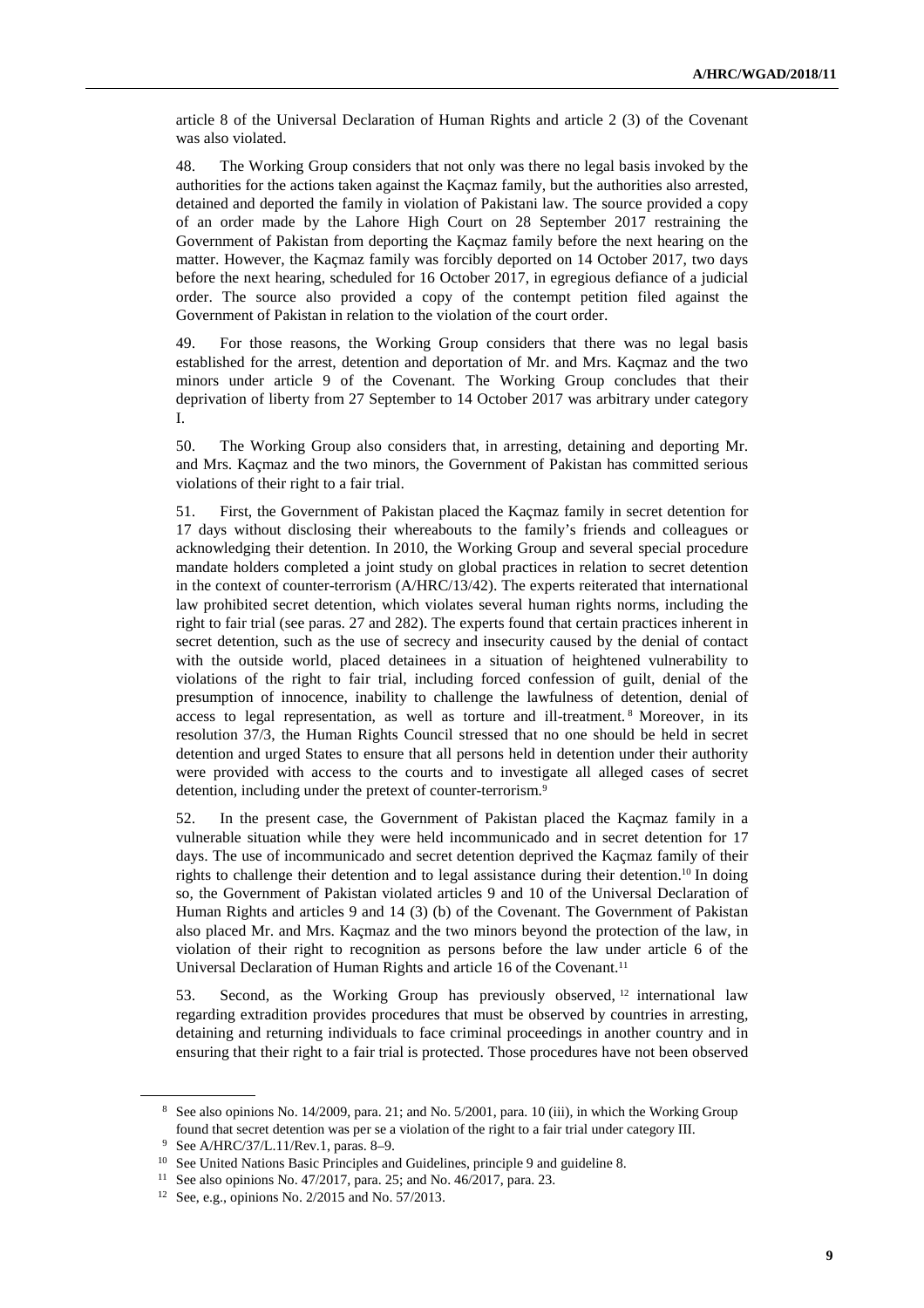in the present case, and the Working Group considers that the clandestine arrest, detention and deportation of the Kaçmaz family did not meet any minimum international standards of due process.

54. As the Working Group has stated, individuals should not be expelled to another country when there are substantial grounds for believing that their life or freedom would be at risk, or they would be in danger of being subjected to torture or ill-treatment (see A/HRC/4/40, paras. 44–45). In addition, the Working Group considers that the risk of arbitrary detention in the receiving State must also be among the elements taken into consideration before individuals are expelled, particularly in the context of counterterrorism efforts. To remove a person to a State when there is a genuine risk that the person will be detained without legal basis or denied the right to fair trial is not compatible with the obligation under article 2 of the Covenant to ensure the Covenant rights for all persons within the State's territory and subject to its jurisdiction (ibid., paras. 47–49).

55. Several United Nations bodies have documented widespread violations of human rights in Turkey, particularly since the attempted coup in July 2016. These include extrajudicial killings in the context of counter-terrorism operations, arbitrary detention of people arrested under the state-of-emergency measures, the use of torture and ill-treatment during pretrial detention and mass dismissals of teachers accused of being associated with the Gülen movement.<sup>13</sup>

56. The Government of Pakistan should have taken that information into account in its decision to arrest, detain and deport the Kaçmaz family. Instead, it forcibly deported the family to Turkey, without any apparent regard for the dangers that they might face or having performed any assessment of the charges and evidence against Mr. and Mrs. Kaçmaz. The Working Group considers that this represents a violation of the principle of non-refoulement, which was particularly serious given that the Kaçmaz family held UNHCR asylum seeker certificates requesting their protection from forcible return to a country where they claimed to face threats to their life or freedom, pending a final decision on their refugee status. While Pakistan is not party to the Convention relating to the Status of Refugees, article 33 (1) of which enshrines the principle of non-refoulement, the obligation not to repatriate individuals who have reason to fear persecution is also customary in nature.<sup>14</sup>

57. Moreover, the Government of Pakistan violated its obligation under article 3 of the Convention against Torture and Other Cruel, Inhuman or Degrading Treatment or Punishment, to which it has been a State party since 2010, and article 7 of the Covenant,<sup>15</sup> not to return the Kaçmaz family to another State where there are substantial grounds for believing that they would be in danger of being subjected to torture or other ill-treatment. In June 2017, the Committee against Torture reminded Pakistan of that obligation and expressed concern about documented reports of coercion, including threats of deportation and police abuse, raids and arbitrary detention, to return refugees to their country of origin when they could be at risk of persecution, torture or ill-treatment (see CAT/C/PAK/CO/1, paras. 34–35). The Government of Pakistan has also violated its obligations under article 13 of the Covenant to ensure that aliens lawfully in its territory are expelled only in pursuance of a decision reached in accordance with law, and to allow them to submit reasons against the expulsion and to have the case reviewed by, and be represented before, a competent authority.

<sup>&</sup>lt;sup>13</sup> See, e.g., OHCHR, "Report on the impact of the state of emergency on human rights in Turkey, including an update on the South-East" (March 2018), available at www.ohchr.org/Documents/ Countries/TR/2018-03-19\_Second\_OHCHR\_Turkey\_Report.pdf; opinions No. 41/2017, No. 38/2017 and No. 1/2017; communications issued by the Working Group and other special procedure mandates (TUR 12/2017, 11/2017, 9/2017, 8/2017, 7/2017, 6/2017); and CAT/C/TUR/CO/4.

<sup>&</sup>lt;sup>14</sup> See A/HRC/13/42, para. 43; and UNHCR, "The Principle of Non-Refoulement as a Norm of Customary International Law" (1994), available from http://www.refworld.org/docid/437b6db64.html.

<sup>&</sup>lt;sup>15</sup> See Human Rights Committee general comment No. 20 (1992) on the prohibition of torture or other cruel, inhuman or degrading treatment or punishment, para. 9.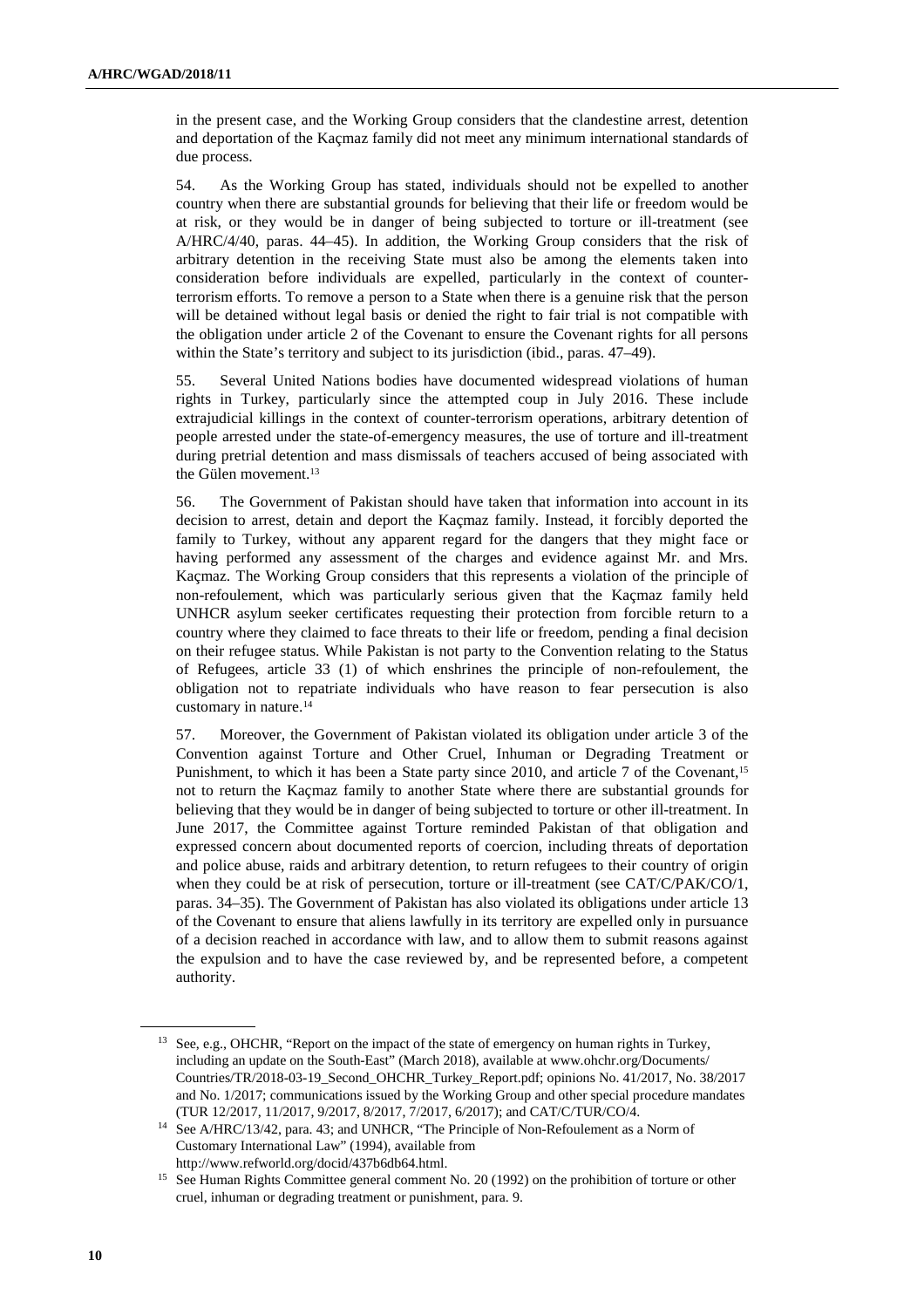58. Thus, the Working Group considers that the Government of Pakistan is responsible for its own actions in the arrest, detention and deportation of the Kaçmaz family, as well as the subsequent violations of their rights in Turkey (see paras. 68–69 below).

59. In addition, the Working Group wishes to express its grave concern at the treatment of the two minors in the present case. The two minors are not under investigation, yet they were forcibly removed from their home, abducted with their parents, blindfolded and hooded, detained and deported. As a State party to the Convention on the Rights of the Child since 1990, the Government of Pakistan is obliged under article 3 (1) to ensure that the best interests of the child is a primary consideration. The Government of Pakistan has violated its obligations under article 37 of the Convention to ensure that the two minors were not subjected to ill-treatment, that their arrest and detention was not unlawful or arbitrary, that they were treated with humanity and respect for their inherent dignity, and that they had prompt access to legal assistance and the right to challenge the legality of their detention.

60. The Working Group concludes that these violations of the right to a fair trial are of such gravity as to give the deprivation of liberty of Mr. and Mrs. Kaçmaz and the two minors an arbitrary character according to category III.

61. The present case is the fourth case concerning individuals with alleged links to the Gülen movement that has come before the Working Group in the past 12 months.<sup>16</sup> In these cases, the Working Group has found that the detention of the concerned individuals was arbitrary, and it appears that a pattern is emerging whereby those with alleged links to the Gülen movement are being targeted on the discriminatory basis of their political or other opinion. Accordingly, the Working Group finds that the Government of Pakistan has, at the request of the Government of Turkey, detained the Kaçmaz family on the basis of a prohibited ground of discrimination, and that the case falls within category V.

62. The Working Group is concerned at the alleged ill-treatment of the Kaçmaz family during their arrest on 27 September 2017, including the blows that Mr. Kaçmaz allegedly received to his face. The Working Group refers the present case to the Special Rapporteur on torture and other cruel, inhuman or degrading treatment or punishment, for further consideration.

63. The Working Group also wishes to comment on the arrest of a neighbour of the Kaçmaz family on 27 September 2017. According to the source, the neighbour was arrested and taken away with the Kaçmaz family because he had protested against the force used on Mrs. Kaçmaz. He was later released and taken back to his home. While the Working Group was not asked to consider the neighbour's situation, and the Government of Pakistan was not requested to respond to any allegations in relation to him, the Working Group regards his arrest as a matter of serious concern, which should be investigated by the authorities.

64. In conclusion, the Working Group would welcome the opportunity to conduct its first country visit to Pakistan and to work constructively with the Government of Pakistan to address issues concerning the arbitrary deprivation of liberty, including those identified in the present case. As a current member of the Human Rights Council, it would be timely for the Government of Pakistan to extend an invitation to the Working Group to conduct a visit to Pakistan. The Working Group looks forward to a positive response from the Government of Pakistan to its country visit request made on 30 January 2017.

#### *Allegations against Turkey*

 $\overline{a}$ 

65. The Working Group thanks the source and the Government of Turkey for their submissions in relation to the arrest and detention of Mr. and Mrs. Kaçmaz, as well as the information provided on the political and legal context in Turkey.

66. As a preliminary issue, the Working Group wishes to clarify that the procedural rules governing its consideration of communications on alleged cases of arbitrary detention are contained in its methods of work. There is no provision in the methods of work that

<sup>16</sup> See Opinion Nos. 41/2017, 38/2017 and 1/2017.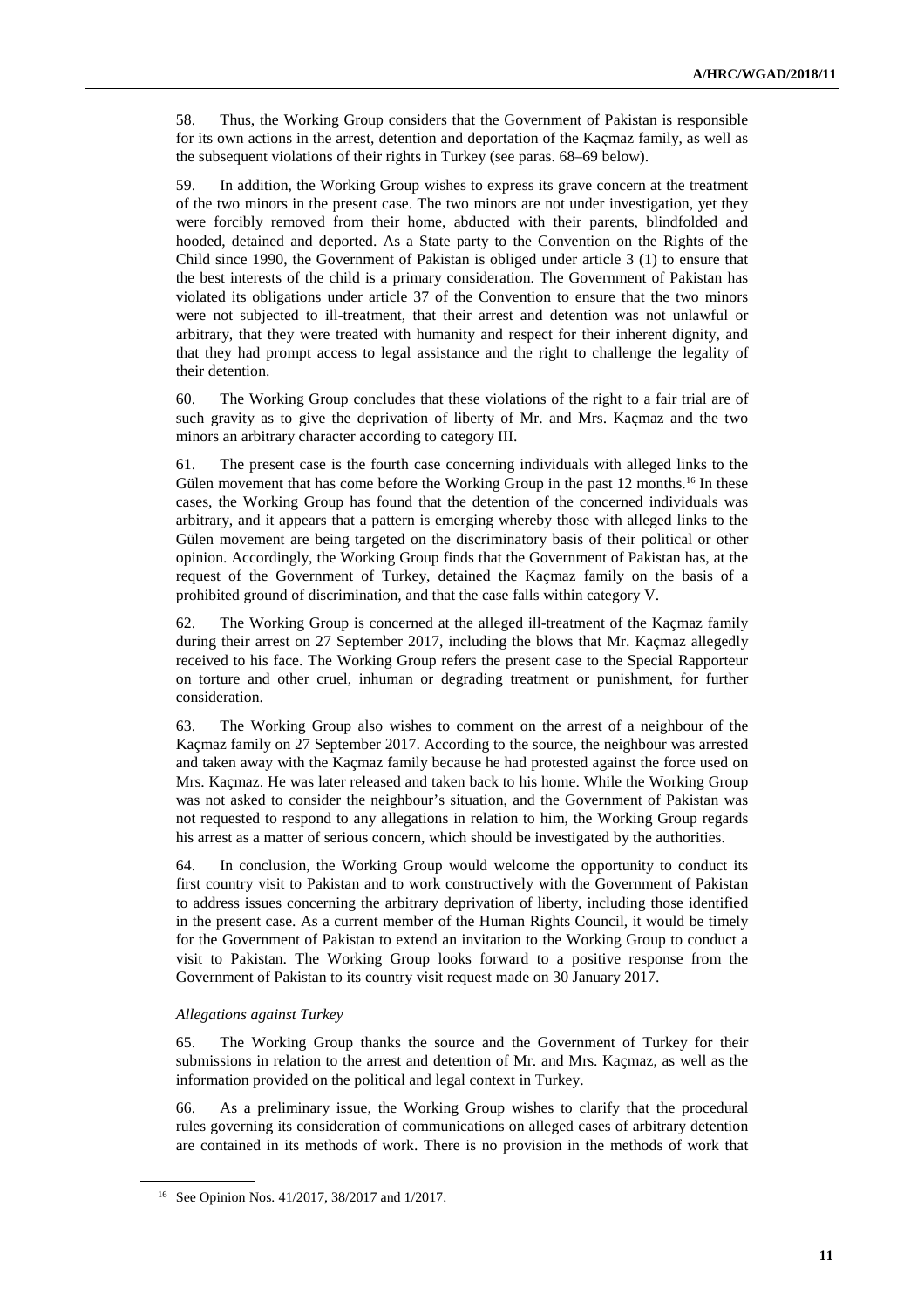prevents the Working Group from considering communications due to the lack of exhaustion of domestic remedies in the country concerned. The Working Group has also confirmed in its jurisprudence that there is no requirement for petitioners to exhaust domestic remedies in order for a communication to be considered admissible.<sup>17</sup>

67. As a further preliminary issue, the Working Group wishes to consider the responsibility of the Government of Turkey for actions taken against the Kaçmaz family in Pakistan before and during their deportation to Turkey. In the Working Group's regular communication of 19 January 2018, the alleged incidents in Pakistan and Turkey were conveyed to both Governments. In its response, the Government of Turkey did not comment upon the allegations relating to the arrest, detention and deportation of the Kaçmaz family in Pakistan, and focused solely on their arrest and detention after their arrival in Turkey.

68. The Working Group considers that the arrest, detention and deportation of the Kaçmaz family from Pakistan to Turkey occurred at the request of the Turkish authorities. The source alleges, and the Government of Turkey has not denied, that Turkish agents were on board the flight that removed the Kaçmaz family from Islamabad to Istanbul. Moreover, the Government of Turkey evidently had prior knowledge of the arrest, detention and deportation of the Kaçmaz family from Pakistan, given that the Turkish authorities were present at the airport in Istanbul on 14 October 2017 to arrest Mr. and Mrs. Kaçmaz on suspicion of "being a member of an armed terrorist organization". Furthermore, the Working Group and other special procedure mandate holders have recently sent communications to several Governments in relation to the deportation of Turkish citizens at the request of the Government of Turkey.18 The Working Group believes that there are strong grounds to conclude that the Government of Turkey is collaborating with other States, in some cases outside the protection of the law, to forcibly return Turkish citizens in connection with terrorism charges.

69. Accordingly, the Working Group finds that the Government of Turkey is jointly responsible with the Government of Pakistan for the arrest, detention and deportation of the Kaçmaz family to Turkey without any legal basis. As the Working Group and other experts stated in paragraph 36 of the joint study on global practices in relation to secret detention in the context of countering terrorism (A/HRC/13/42):

Secret detention, involving the denial or concealment of a person's detention, whereabouts or fate has the inherent consequence of placing the person outside the protection of the law. The practice of "proxy detention", where persons are transferred from one State to another outside the realm of any international or national legal procedure … for the specific purpose of secretly detaining them, or to exclude the possibility of review by the domestic courts of the State having custody of the detainee, or otherwise in violation of the well-entrenched principle of nonrefoulement, entails exactly the same consequence. The practice of "proxy detention" involves the responsibility of both the State that is detaining the victim and the State on whose behalf or at whose behest the detention takes place.

70. Turning to the allegations against Turkey, the Working Group notes that Mr. and Mrs. Kaçmaz have been in pretrial detention in Turkey for over six months since their arrest by the Turkish authorities on 14 October 2017. The Government of Turkey argues that their situation falls within the scope of the derogations that it has made under the Covenant. On 21 July 2016, the Government of Turkey informed the Secretary-General that it had declared a state of emergency for three months, in response to the severe dangers to

<sup>&</sup>lt;sup>17</sup> See, e.g., opinions No. 19/2013 and No. 11/2000. See also opinions No. 41/2017, para. 73; and No. 38/2017, para. 67, in which the Working Group clarified that it did not require the exhaustion of domestic remedies.

<sup>18</sup> See, e.g., UA KSV 1/2017, available at https://spcommreports.ohchr.org/TMResultsBase/DownLoadPublicCommunicationFile?gId=23435. There have been several communications to other Governments in relation to the deportation of Turkish citizens to Turkey, but they have not yet been published in the special procedures communications report and remain confidential at the time of the adoption of the present opinion.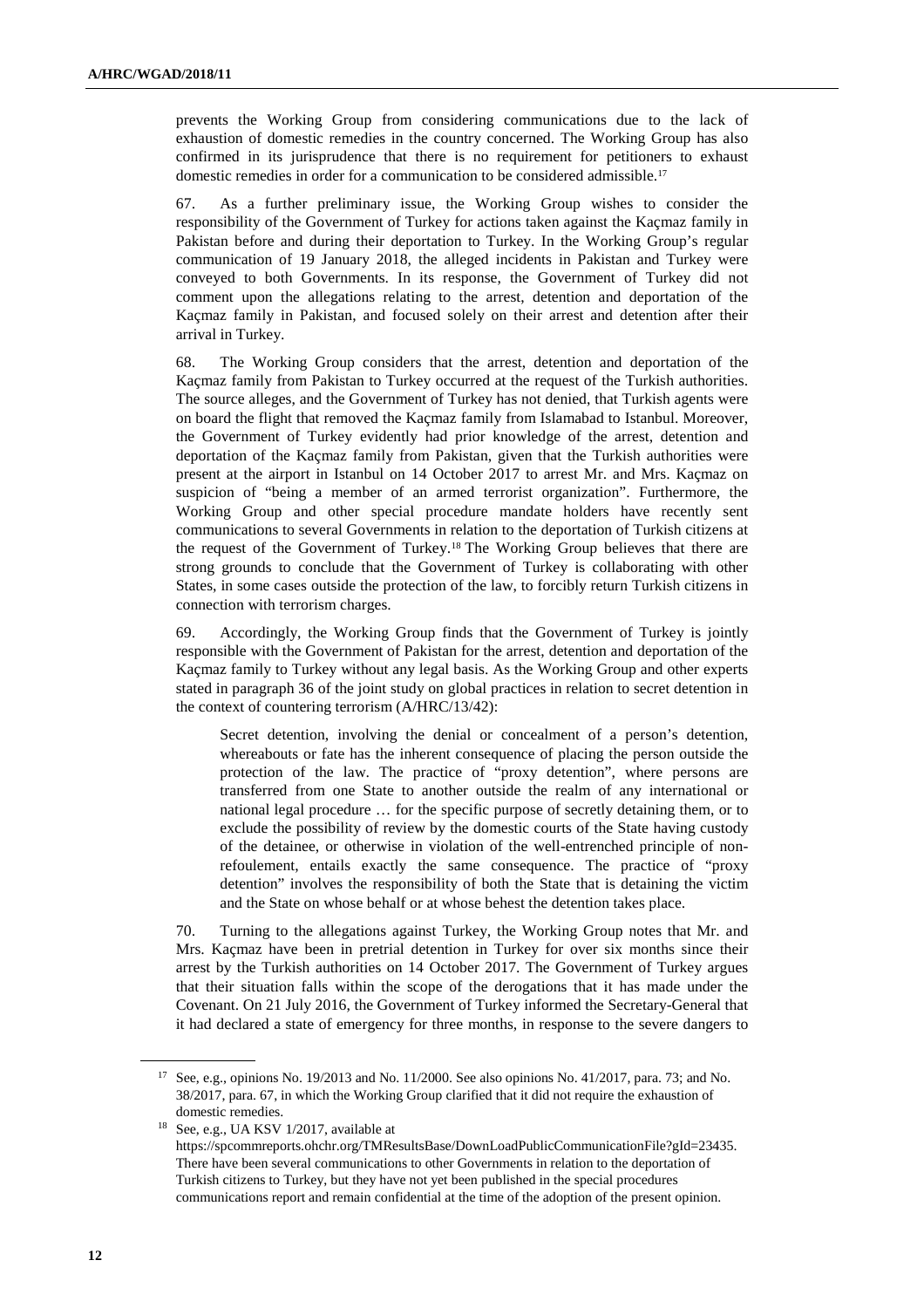public security and order, amounting to a threat to the life of the nation within the meaning of article 4 of the Covenant. The Government of Turkey stated that the measures taken might involve derogation from its obligations under articles 2 (3), 9, 10, 12, 13, 14, 17, 19, 21, 22, 25, 26 and 27 of the Covenant.<sup>19</sup>

71. While acknowledging the notification of those derogations, the Working Group emphasizes that, in the discharge of its mandate, it is also empowered under paragraph 7 of its methods of work to refer to the relevant international standards set forth in the Universal Declaration of Human Rights, and to customary international law. Moreover, in the present case, articles 9 and 14 of the Covenant are most relevant to the alleged detention of Mr. and Mrs. Kaçmaz. As the Human Rights Committee has stated in its general comments No. 35 (2014) on liberty and security of person and No. 32 (2007) on the right to equality before courts and tribunals and to a fair trial, States parties derogating from articles 9 and 14 must ensure that such derogations do not exceed those strictly required by the exigencies of the actual situation.

72. The Government of Turkey states that Mr. Kaçmaz has been indicted on the basis of his statement that he used the encrypted communication programme downloaded by the Fetullahist Terrorist Organization/Parallel State Structure, that information about the organization was shared through that programme, and that orders were given to members through the programme. The Working Group does not assess the sufficiency of evidence before domestic tribunals. However, it considers that the Government of Turkey has not given a satisfactory explanation of how these admissions, if they were made of Mr. Kaçmaz's free will, demonstrate his membership of an armed terrorist organization or that he has committed any criminal activity, nor how criminal accusations involving use of an encrypted communication programme are compatible with the rights to freedom of expression and association. Moreover, the provisions under which Mr. and Mrs. Kaçmaz have been charged appear to be very broad and lacking in specificity.<sup>20</sup> The Government of Turkey has not demonstrated that it was necessary and proportional for the authorities to arrest and prosecute Mr. and Mrs. Kaçmaz under these broad provisions, or that the measures taken against them were strictly required by the exigencies of the situation.

73. As the Council of Europe Commissioner for Human Rights has noted:

Despite deep suspicions about its motivations and modus operandi from various segments of the Turkish society, the Fethullah Gülen movement appears to have developed over decades and enjoyed, until fairly recently, considerable freedom to establish a pervasive and respectable presence in all sectors of Turkish society, including religious institutions, education, civil society and trade unions, media, finance and business. It is also beyond doubt that many organizations affiliated to this movement, which were closed after 15 July, were open and legally operating until that date. There seems to be general agreement that it would be rare for a Turkish citizen never to have had any contact or dealings with this movement in one way or another.<sup>21</sup>

74. In the light of the above, the Commissioner pointed out that there was a need "when criminalizing membership and support of this organization, to distinguish between persons who engaged in illegal activities and those who were sympathizers or supporters of, or members of legally established entities affiliated with the movement, without being aware of its readiness to engage in violence".<sup>22</sup>

<sup>&</sup>lt;sup>19</sup> See depositary notification C.N.580.2016.TREATIES-IV.4 of 11 August 2016 (notification under article 4 (3): Turkey), available at https://treaties.un.org/doc/Publication/CN/2016/CN.580.2016- Eng.pdf.

<sup>&</sup>lt;sup>20</sup> See A/HRC/10/21, paras. 50–55, in which the Working Group set out principles applicable to the detention of persons accused of acts of terrorism, including that the detention be accompanied by concrete charges.

<sup>&</sup>lt;sup>21</sup> See memorandum on the human rights implications of the measures taken under the state of emergency in Turkey, CommDH (2016) 35, 7 October 2016, p. 4. Available at https://rm.coe.int/16806db6f1.

<sup>22</sup> Ibid.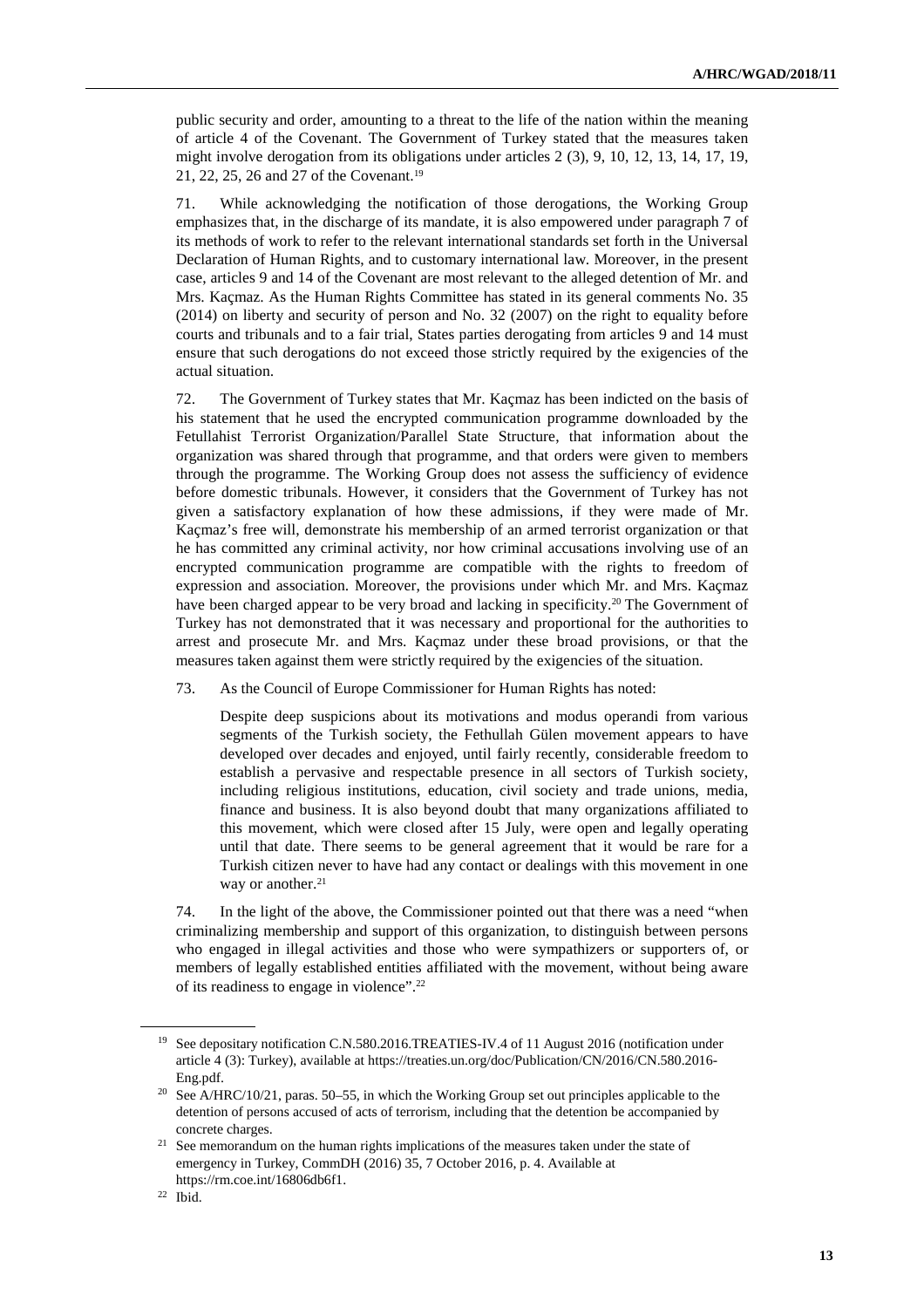75. In addition, the Government of Turkey asserts that Mr. and Mrs. Kaçmaz were afforded their rights, including to be notified of the charges against them, to have their detention reviewed by a judicial authority, and to have the assistance of legal counsel. The Government of Turkey asserts that Mr. Kaçmaz confessed that he was a member of the Fetullahist Terrorist Organization/Parallel State Structure and provided information on its structure and functioning, and that both Mr. and Mrs. Kaçmaz gave their statements in the presence of lawyers and before the judge. As noted earlier, the burden of proof is on the Government to provide evidence, and mere assertions that lawful procedures have been followed are not sufficient. As the Human Rights Committee has stated in paragraph 41 of its general comment No. 32, any statement that is not given through the free will of a defendant is not admissible in criminal proceedings, in accordance with articles 7 (which is non-derogable, according to article 4 (2) of the Covenant) and 14 (3) (g) of the Covenant.

76. Accordingly, the Working Group finds that the Government of Turkey has established neither that there was a legal basis for the arrest and detention of Mr. and Mrs. Kaçmaz, nor that they were afforded their rights under articles 9, 10 and 11 (1) of the Universal Declaration of Human Rights and articles 9 and 14 of the Covenant. The Working Group concludes that their detention was arbitrary under categories I and III. The Working Group calls on the Government of Turkey to release Mr. and Mrs. Kaçmaz immediately and unconditionally, and to ensure that the right of the Kaçmaz family under article 12 (2) of the Covenant to leave Turkey is respected. Given its concerns regarding the lack of a legal basis for terrorism charges in this case, the Working Group refers this case to the Special Rapporteur on the promotion and protection of human rights and fundamental freedoms while countering terrorism, for further consideration.

77. For similar reasons outlined above in relation to the Government of Pakistan, the Working Group considers that the Government of Turkey has deprived Mr. and Mrs. Kaçmaz of their liberty on the basis of their political or other opinion, in violation of category V.

78. The Working Group welcomes the release of the two minors into the custody of a relative following their arrival in Istanbul on 14 October 2017. According to paragraph 17 (a) of its methods of work, the Working Group reserves the right to render an opinion on a case-by-case basis on whether a deprivation of liberty was arbitrary, notwithstanding the release of the person(s) concerned. The Working Group considers that it is important to consider the situation of the two minors after they arrived in Turkey and were held at a police bureau at the terminal for several hours, as it raises issues relating to the treatment of minors under the Convention on the Rights of the Child, to which Turkey has been a State party since 1995.

79. The source alleges, and the Government of Turkey has not denied, that the two minors spent several hours at the police bureau at the terminal. The two minors were clearly detained and not free to leave during that period, as they were blindfolded and not permitted to speak. As the Working Group has stated in its Deliberation No. 9 concerning the definition and scope of arbitrary deprivation of liberty under customary international law, any confinement or retention of an individual accompanied by restriction on his or her freedom of movement, even if of relatively short duration, may amount to de facto deprivation of liberty (see A/HRC/22/44, para. 55).<sup>23</sup> Given that the two minors are not under investigation in relation to any criminal matter in Turkey, the Working Group finds that their brief detention had no legal basis, and that they were not afforded any basic aspects of due process. As a State party to the Convention on the Rights of the Child since 1995, the Government of Turkey is obliged under article 3 (1) to ensure that the best interests of the child is a primary consideration. The Government of Turkey has violated its obligations under article 37 of the Convention to ensure that the detention of the two minors was not unlawful or arbitrary, and was a measure of last resort. Accordingly, their detention falls within categories I and III.

<sup>23</sup> See also European Court of Human Rights, *Belchev v. Bulgaria* (application No. 39270/98), judgment of 8 April 2004, para. 82, in which the Court stated that "justification for any period of detention, no matter how short, must be convincingly demonstrated by the authorities".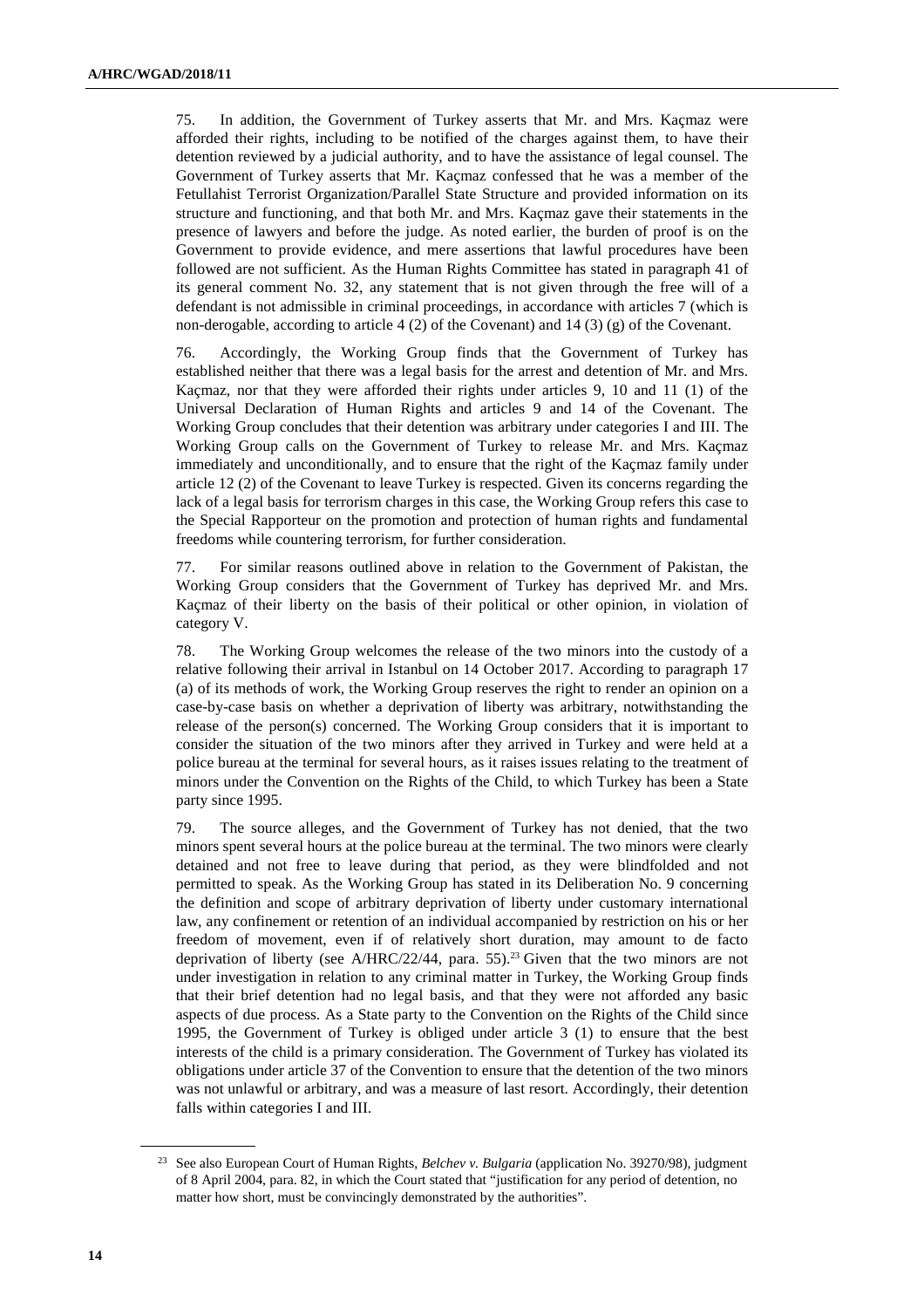80. Furthermore, the Working Group is concerned at the alleged ill-treatment of the Kaçmaz family, particularly Mr. Kaçmaz, during their flight from Islamabad to Istanbul on 14 October 2017 and upon their arrival at the police bureau at the terminal, where the family members were blindfolded and not permitted to speak. The Government of Turkey states that there was no finding of ill-treatment in the forensic reports, and no allegation of ill-treatment in the statements given by Mr. and Mrs. Kaçmaz during the investigation and before the judge. The Working Group refers this case to the Special Rapporteur on torture and other cruel, inhuman or degrading treatment or punishment for further consideration.

81. In the last two years, the Working Group has noted a significant increase in the number of cases brought to it concerning arbitrary detention in Turkey. The Working Group is aware that a large number of individuals were arrested following the attempted coup of 15 July 2016. With reference to the joint urgent appeal of 19 August 2016 issued by the Working Group and other special procedure mandate holders, as well as the press release issued on that date, $24$  the Working Group urges the Government of Turkey to adhere to its human rights obligations and to end the state of emergency as soon as possible.

82. The Working Group would welcome the opportunity to conduct a country visit to Turkey. Given that a significant period of time has passed since its last visit to Turkey, in October 2006, the Working Group considers that it is an appropriate time to conduct another visit. The Working Group recalls that the Government of Turkey issued a standing invitation to all thematic special procedure mandate holders in March 2001, and looks forward to a positive response to its country visit requests of 15 November 2016 and 8 November 2017.

#### **Disposition**

 $\overline{a}$ 

83. In the light of the foregoing, the Working Group renders the following opinion:

With regard to Pakistan, the deprivation of liberty of Mesut Kaçmaz, Meral Kaçmaz and the two minors from 27 September to 14 October 2017, being in contravention of articles 5, 6, 8, 9 and 10 of the Universal Declaration of Human Rights and articles 2, 2 (3), 7, 9, 13, 14 and 16 of the International Covenant on Civil and Political Rights, is arbitrary and falls within categories I, III and V;

With regard to Turkey, the arrest, detention and deportation of the Kaçmaz from Pakistan to Turkey, as well as the deprivation of liberty of Mesut Kaçmaz and Meral Kaçmaz from 14 October 2017 to the present, and the deprivation of liberty of the two minors upon their arrival in Turkey on 14 October 2017, being in contravention of articles 5, 6, 8, 9, 10 and 11 (1) of the Universal Declaration of Human Rights and articles 2, 2 (3), 7, 9, 13, 14 and 16 of the International Covenant on Civil and Political Rights, are all arbitrary and fall within categories I, III and V.

84. The Working Group requests the Government of Pakistan and the Government of Turkey to take the steps necessary to remedy the situations of Mesut Kaçmaz, Meral Kaçmaz and the two minors without delay and bring them into conformity with the relevant international norms, including those set out in the Universal Declaration of Human Rights and the Covenant.

85. The Working Group considers that, taking into account all the circumstances of the case, the appropriate remedy would be: (a) for the Government of Turkey to release Mr. and Mrs. Kaçmaz immediately; and (b) for the Government of Pakistan and the Government of Turkey to accord Mr. and Mrs. Kaçmaz and the two minors an enforceable right to compensation and other reparations, including for the impact on their psychological integrity from having been arrested, secretly detained and deported.

<sup>24</sup> See TUR 7/2016, available at https://spcommreports.ohchr.org/TMResultsBase/DownLoad PublicCommunicationFile?gId=3314. See also OHCHR news releases of 19 August 2016, available at www.ohchr.org/EN/NewsEvents/Pages/DisplayNews.aspx?NewsID=20394&LangID=E, and of 17 January 2018, available at www.ohchr.org/EN/NewsEvents/Pages/DisplayNews.aspx? NewsID=22592&LangID=E.